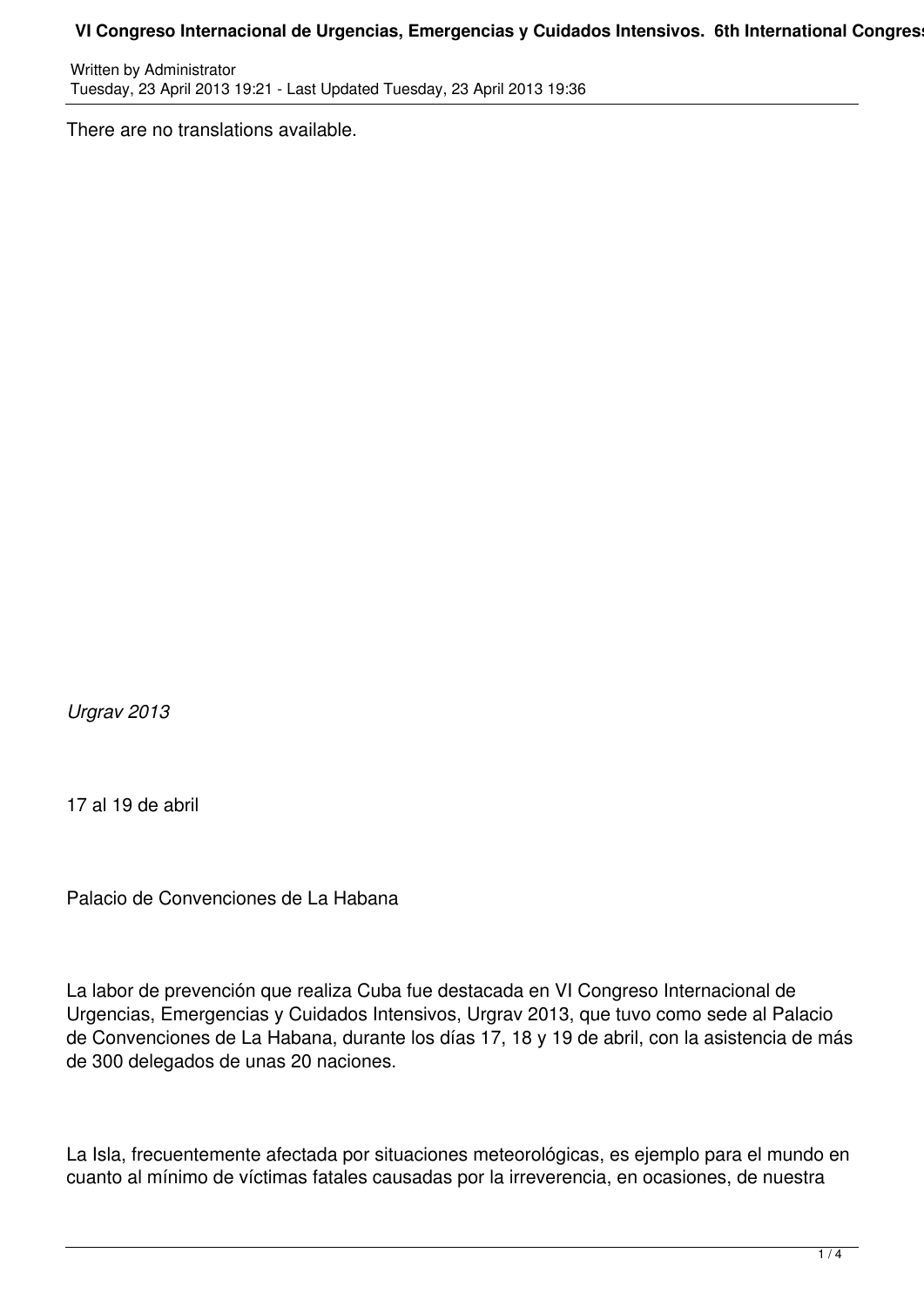## VI Congreso Internacional de Urgencias, Emergencias y Cuidados Intensivos. 6th International Congress

Written by Administrator Tuesday, 23 April 2013 19:21 - Last Updated Tuesday, 23 April 2013 19:36

amada Tierra. Ello se debe a la consolidación de un conocimiento y las estrategias preventivas aplicadas en momentos de riesgo, según opinó Marta Sandoya, presidenta de la Asociación Latinoamericana de Cooperación en Emergencias Médicas (Alaced). Los cubanos no esperan la ocurrencia del desastre para idear medidas; más bien se preparan para minimizar daños, resaltó la experta. Además, reconoció el trabajo humanitario de los especialistas cubanos en distintas partes del mundo.

En otra de las intervenciones del congreso, Cristina Luna, viceministra del Ministerio de Salud Pública (Minsap), expuso que el sistema sanitario cubano acumula en 54 años una valiosa experiencia en diversos campos de la medicina, entre ellos, la atención al grave y la urgencia. El modelo de medicina familiar, desarrollado desde 1984 en Cuba, unió la atención, las urgencias y emergencias. Se fortaleció desde 2005 con la creación de las áreas intensivas municipales, radicadas en policlínicos con estructuras asistenciales capaces.

El evento incluyó al IV Congreso Internacional de Enfermería en Medicina Crítica y el III Foro de la Asociación Latinoamericana de Cooperación en Emergencias Médicas y Desastres. Algunos de los temas tratados fueron atención al politraumatizado, terapia nutricional del paciente crítico y servicios de salud en atención a desastres, entre otros.

A Urgrav 2013 asistieron diversas personalidades, como los doctores Adiel García, de EE.UU., Steven Lee Fineberg, de Australia, Paulo Antoniazzi, de Brasil, Sebastián Ugarte Ubiergo, de Chile, y José Cuñat de la Hoz, de España.

*URGRAV 2013*

From April  $17<sup>th</sup>$  to  $19<sup>th</sup>$ , 2013

Havana International Conference Center, Cuba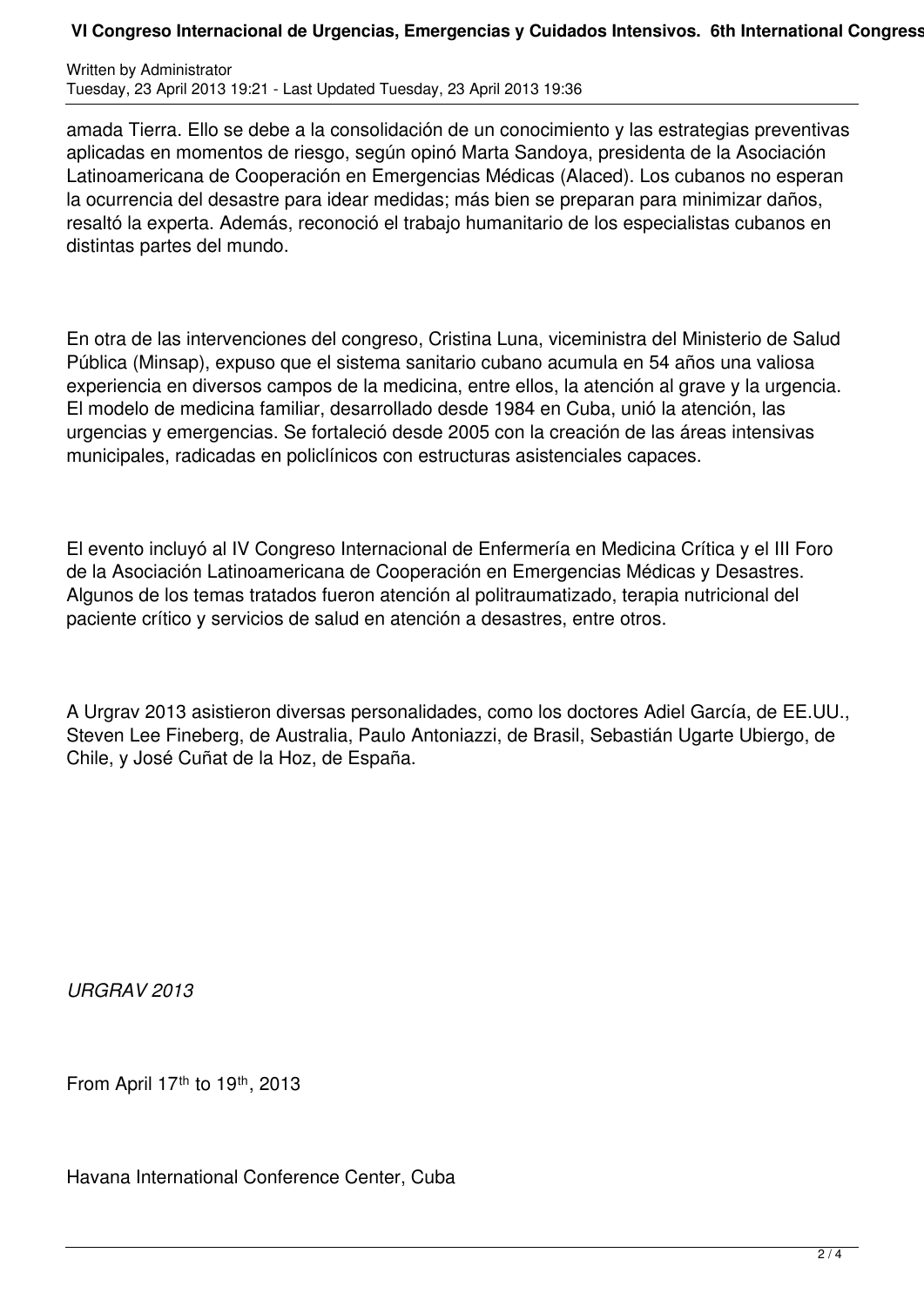## VI Congreso Internacional de Urgencias, Emergencias y Cuidados Intensivos. 6th International Congress

The 6<sup>th</sup> International Congress on Urgencies, Emergencies and Intensive Health Care ¨URGRAV 2013¨, highlighted the prevention work carried out by Cuba in this field. This event was held from April 17 th to 19<sup>th</sup>, 2013, at the Havana International Conference Center where over 300 delegates from nearly 20 countries attended.

Cuba, which has been frequently affected by many meteorological situations, is considered as an example for the world as regards minimum number of casualties produced by, in some occasions, our beloved Earth´s irreverence. It is due to a consolidation of a single knowledge and preventive strategies put into practice in risk moments, according to Marta Sandoya, President of the *Latin American Association* of *Cooperation* in *Medical Emergency and Disasters* (ALACED in Spanish). Cuban people do not await for the disaster to come up with answers, they rather get ready to reduce damages, pointed out the expert. Besides, she acknowledged Cuban specialists´ humanitarian work around the world.

In another speech to the congress, Cristina Luna, Vice-Minister of the Cuban Ministry of Public Health (MINSAP in Spanish), set forth that Cuban health system has gathered a valuable experience in dissimilar health sectors for 54 years, among them, seriously ill patient care and emergency. The model of family medicine, which has been developed in Cuba since 1984, has joined urgency, care and emergency together. It has been getting stronger since 2005 with the creation of municipal intensive care units in different polyclinics.

The 4<sup>th</sup> International Nursing Congress in Critical Care Medicine and the 3<sup>rd</sup> Forum of the Latin-American Association of Cooperation in

*Medical Emergency and Disasters were also included in the event agenda. During these events, delegates had the chance of debating different important issues as care of patients with multiple injuries, nutritional therapy for seriously ill patient, disaster health care services, and so*  $f$ orth.  $\Box$ 

 *Dr. Adiel García, from the United States;* Steven Lee Fineberg, Australia; Paulo Antoniazzi, Brazil; Sebastián Ugarte Ubiergo, Chile; and José Cuñat de la Hoz, from Spain were one of the celebrities attending the congress.